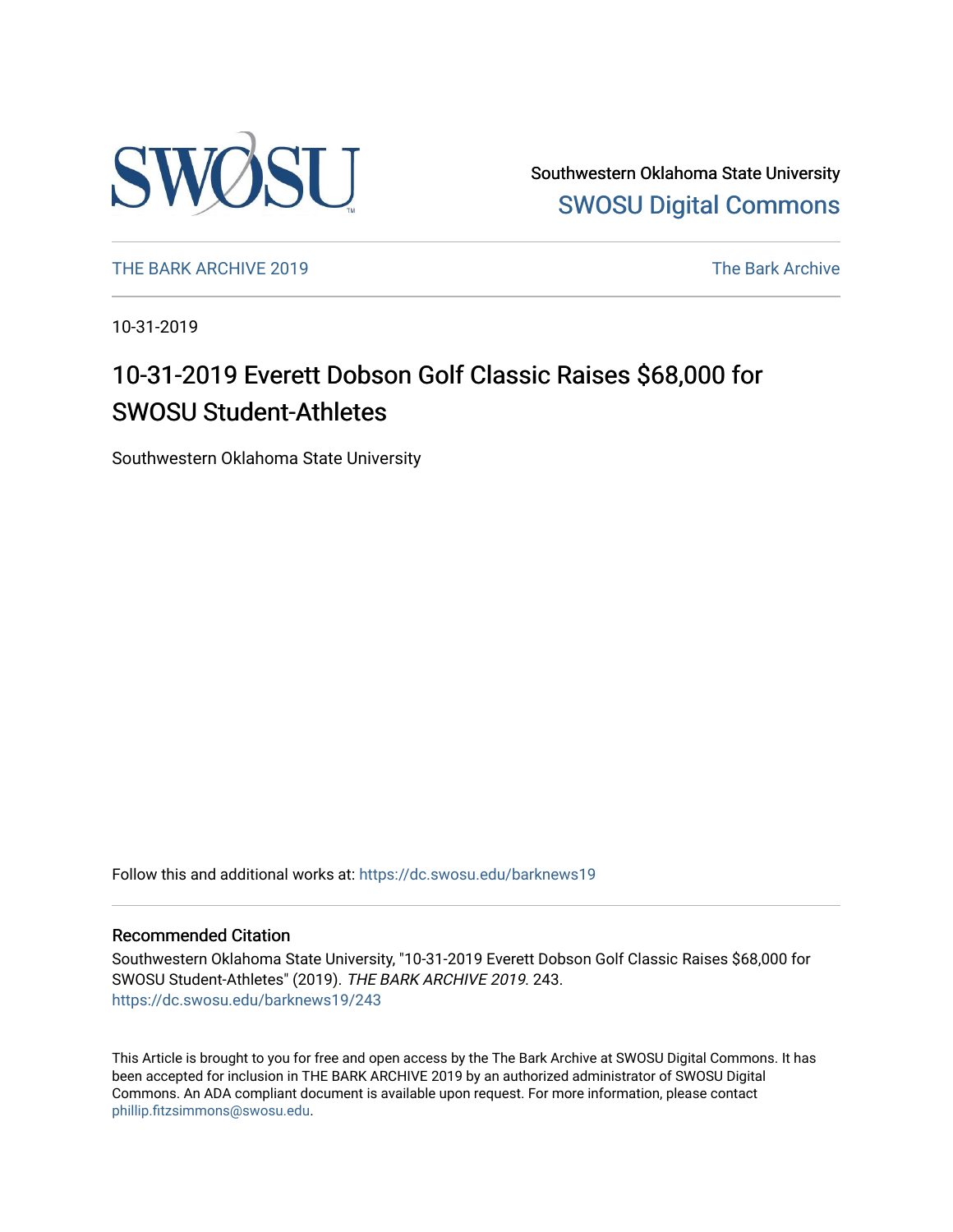

31 October, 2019

## **Everett Dobson Golf Classic Raises \$68,000 for SWOSU Student-Athletes**

Southwestern Oklahoma State University (SWOSU) recently hosted its 4<sup>th</sup> annual Everett Dobson Golf Classic at Oak Tree National in Edmond, and the tourney raised over \$68,000 for the benefit of SWOSU's student-athletes.

The tournament was established in 2015 to benefit SWOSU's athletic programs. This philanthropic opportunity was initiated by Everett Dobson (SWOSU Class of 1981) of Edmond in partnership with the SWOSU Athletic Association.

Dobson was inducted into the SWOSU Distinguished Alumni Hall of Fame in 1999. He has endowed the Everett Dobson Chairs in Business, Marketing, Management and Finance in the Everett Dobson School of Business & Technology at SWOSU, and provided the private investment necessary to construct the Everett Dobson Golf Training Facility on SWOSU's Weatherford campus. In 2015, Dobson was inducted into the SWOSU Presidential Order of Merit in recognition of his 25 years of service on the SWOSU Foundation, Inc. Board of Trustees where he served as Investment Committee chair.

This year's Everett Dobson Golf Classic was made possible by underwriters including:

- Dobson Technologies (Headline Sponsor)
- Ben E. Keith Company (Cart Sponsor)
- Ridley Engineering Group (Putting Green Sponsor)
- Marcus Wright Services (Driving Range Sponsor)

The 2019 Hole Sponsors included: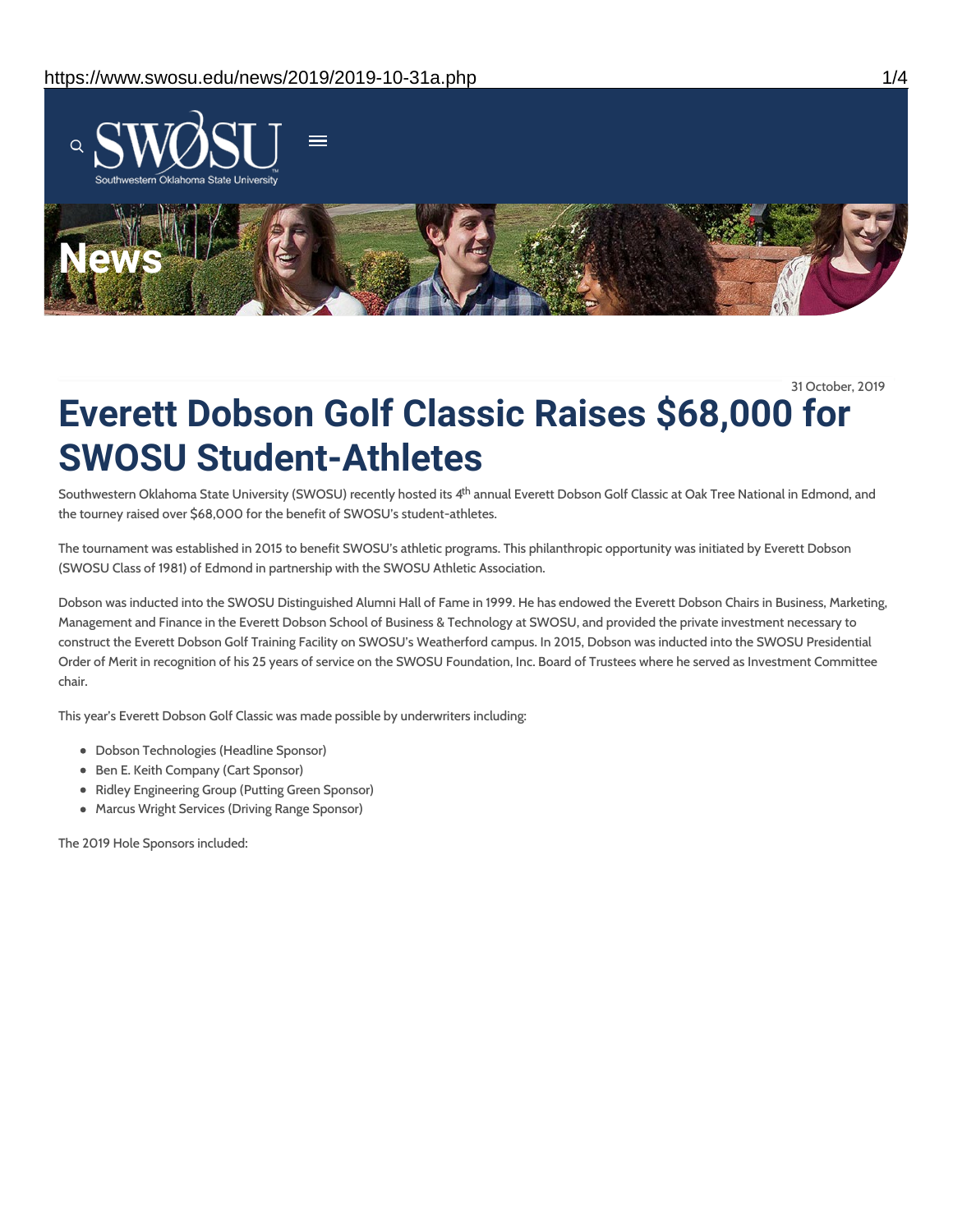- Evans & Davis Attorneys
- Beutler-Redd Ranches
- Bank Of Hydro
- Innovation Oil
- United Country Heard Auction & Real Estate
- Wright Wradio
- Thomas & Trisch Mapel
- Ron & Ladonna Polston
- MECO Land Services
- Kent Davis Law Firm
- Huser Family Medicine
- UBS
- Jett Distributing
- Great Plains Bank
- **•** Stark Family Farms
- Hogan Taylor
- **•** BancFirst
- Cobalt Water Solutions
- Berrong Insurance

"We cannot say a big enough 'thank you' to the many businesses and individuals who made the 4<sup>th</sup> annual Everett Dobson Golf Tournament such a resounding success," said SWOSU Athletic Director Todd Thurman. "Our students and the athletic programs that enrich their educational experiences on the Hilltop are the beneficiaries of these generous, thoughtful alumni, emeriti and friends of Southwestern Oklahoma State University."

For more information on SWOSU events and opportunities to reconnect with SWOSU alumni, emeriti and friends, please contact the SWOSU Office of Institutional Advancement at 580-774-3267 or visit www.SWOSU.edu.

| Academics             | D |
|-----------------------|---|
| Administration        | D |
| Alumni and Foundation | D |
| Community             | D |
| Events                | D |
| Faculty and Staff     | D |
| Miscellaneous         | D |
| Sayre                 | D |
| <b>Students</b>       | D |
|                       |   |

#### **Archive Links**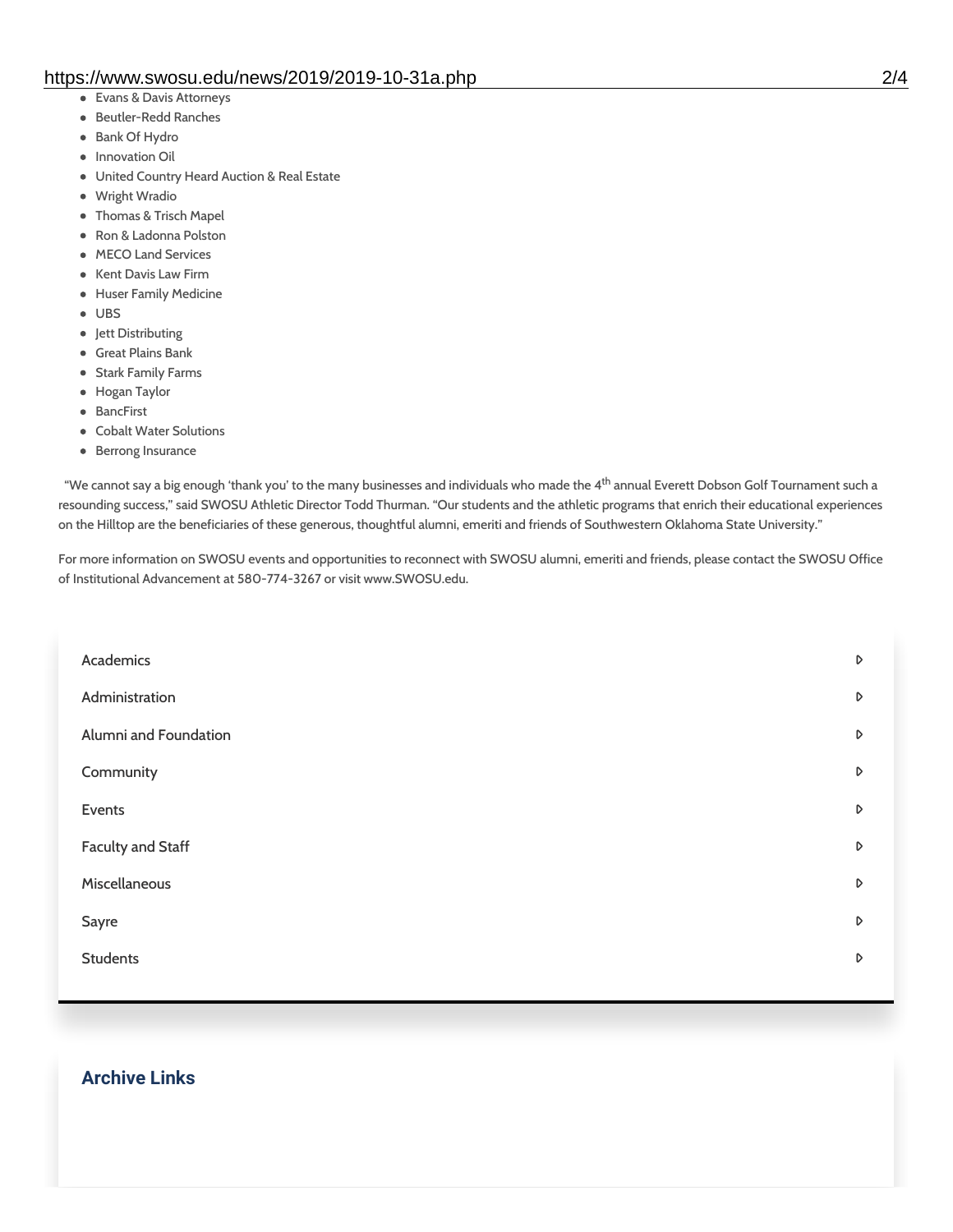| 2018    | D |
|---------|---|
| 2019    | D |
| 2020    | D |
| Archive | D |
|         |   |

# SWOSU

#### Weatherford Campus

100 Campus Drive Weatherford, OK 73096

#### Sayre Campus

409 E Mississippi Ave Sayre, OK 73662

fyom

Connect to Us

Contact [Information](https://www.swosu.edu/about/contact.php)

[University/Facility](https://www.swosu.edu/about/operating-hours.php) Hours

[Campus](https://map.concept3d.com/?id=768#!ct/10964,10214,10213,10212,10205,10204,10203,10202,10136,10129,10128,0,31226,10130,10201,10641,0) Map

Give to [SWOSU](https://standingfirmly.com/donate)

Shop [SWOSU](https://shopswosu.merchorders.com/)